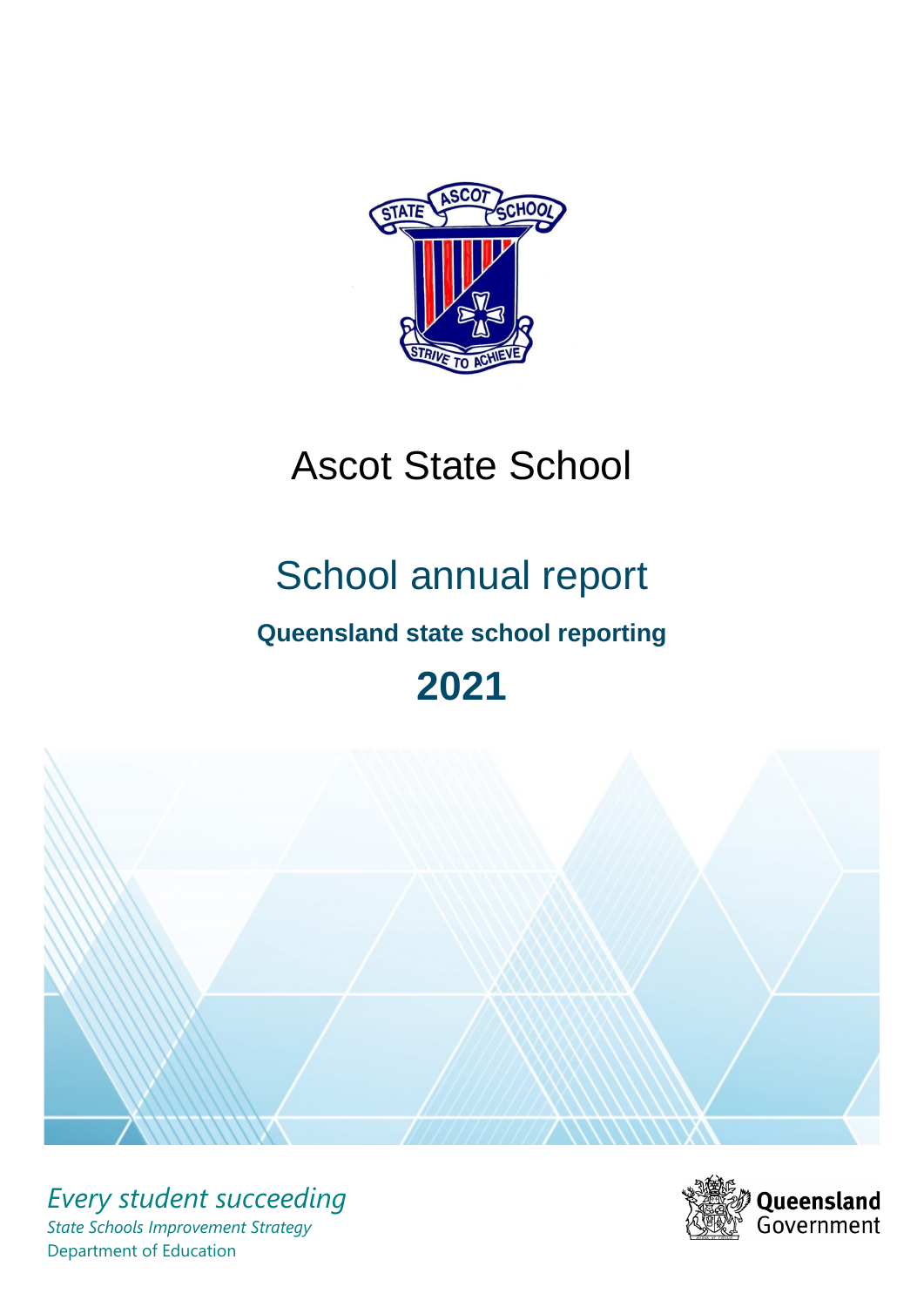**OFFICIAL – Public** Published as information source only. Public information used to create this report may not appear in this format in the public domain Please refer to disclaimer information.

#### **Contact details**

| <b>Postal Address</b> | PO Box 2053 Ascot 4007      |
|-----------------------|-----------------------------|
| <b>Phone</b>          | (07) 3326 9333              |
| Fax                   | (07) 3326 9300              |
| Email                 | principal@ascotss.eq.edu.au |
| Website               | https://ascotss.eq.edu.au   |

#### **Disclaimer**

The materials presented in this report are distributed by the Department of Education (the department) as an information source only.

The information and data in this report is subject to change without notice.<br>The department makes no statements, representations, or warranties about the accuracy or completeness of, and you should not rely on, any informa report.

The department disclaim all responsibility and all liability (including without limitation, liability in negligence) for all expenses, losses, damages and costs you might incur as a result of the information in this report being inaccurate or incomplete in any way, and for any reason.

Despite our best efforts, the department makes no warranties that the information in this report is free of infection by computer viruses or other contamination.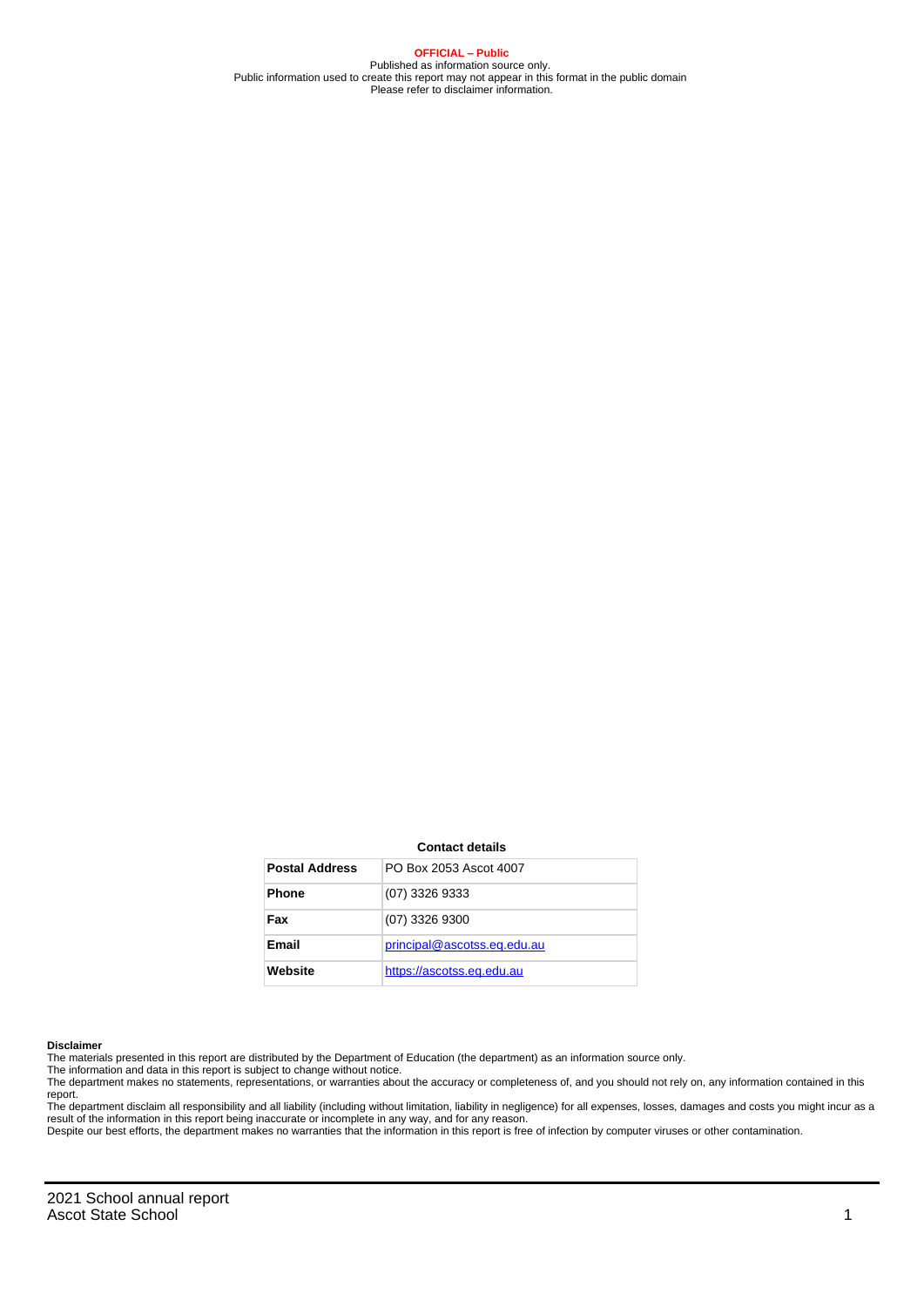| School context                   |                                                                                                                                                                                              |
|----------------------------------|----------------------------------------------------------------------------------------------------------------------------------------------------------------------------------------------|
| Coeducational or single sex      | Coeducational                                                                                                                                                                                |
| <b>Independent Public School</b> | Yes                                                                                                                                                                                          |
| Year levels offered in 2021      | Prep Year - Year 6                                                                                                                                                                           |
| Webpages                         | Additional information about Queensland state schools is located on the:<br>My School website<br>Queensland Government data website<br>Queensland Government schools directory website.<br>٠ |

# **Characteristics of the student body**

### **Student enrolments**

#### **Table 1: Student enrolments by year level**

|                   |      | <b>February</b> |      |      | <b>August</b> |      |
|-------------------|------|-----------------|------|------|---------------|------|
| Year Level        | 2019 | 2020            | 2021 | 2019 | 2020          | 2021 |
| Prep Year         | 116  | 119             | 89   | 111  | 117           | 91   |
| Year 1            | 113  | 116             | 117  | 117  | 118           | 116  |
| Year 2            | 119  | 122             | 117  | 120  | 121           | 117  |
| Year 3            | 127  | 120             | 118  | 128  | 116           | 118  |
| Year 4            | 104  | 131             | 109  | 106  | 127           | 107  |
| Year 5            | 90   | 82              | 82   | 92   | 80            | 85   |
| Year <sub>6</sub> | 92   | 87              | 77   | 91   | 85            | 82   |
| <b>Total</b>      | 761  | 777             | 709  | 765  | 764           | 716  |

Notes

1. Student counts include headcount of all full- and part-time students at the school.

## **Average class sizes**

#### **Table 2: Average class size information for each phase of schooling**

| <b>Year Levels</b> | 2019 | 2020 | 2021 |
|--------------------|------|------|------|
| Prep – Year 3      | 24   | 24   | 23   |
| Year 4 – Year 6    | 26   | 27   | 25   |

Notes

1. Classes are measured against the target of 25 students per teacher in Prep to Year 3 and Years 11 to 12, and target of 28 students per teacher in Years 4 to 10. Where composite classes exist across cohorts (e.g. Year 3/4) the class size targets would be the lower cohort target.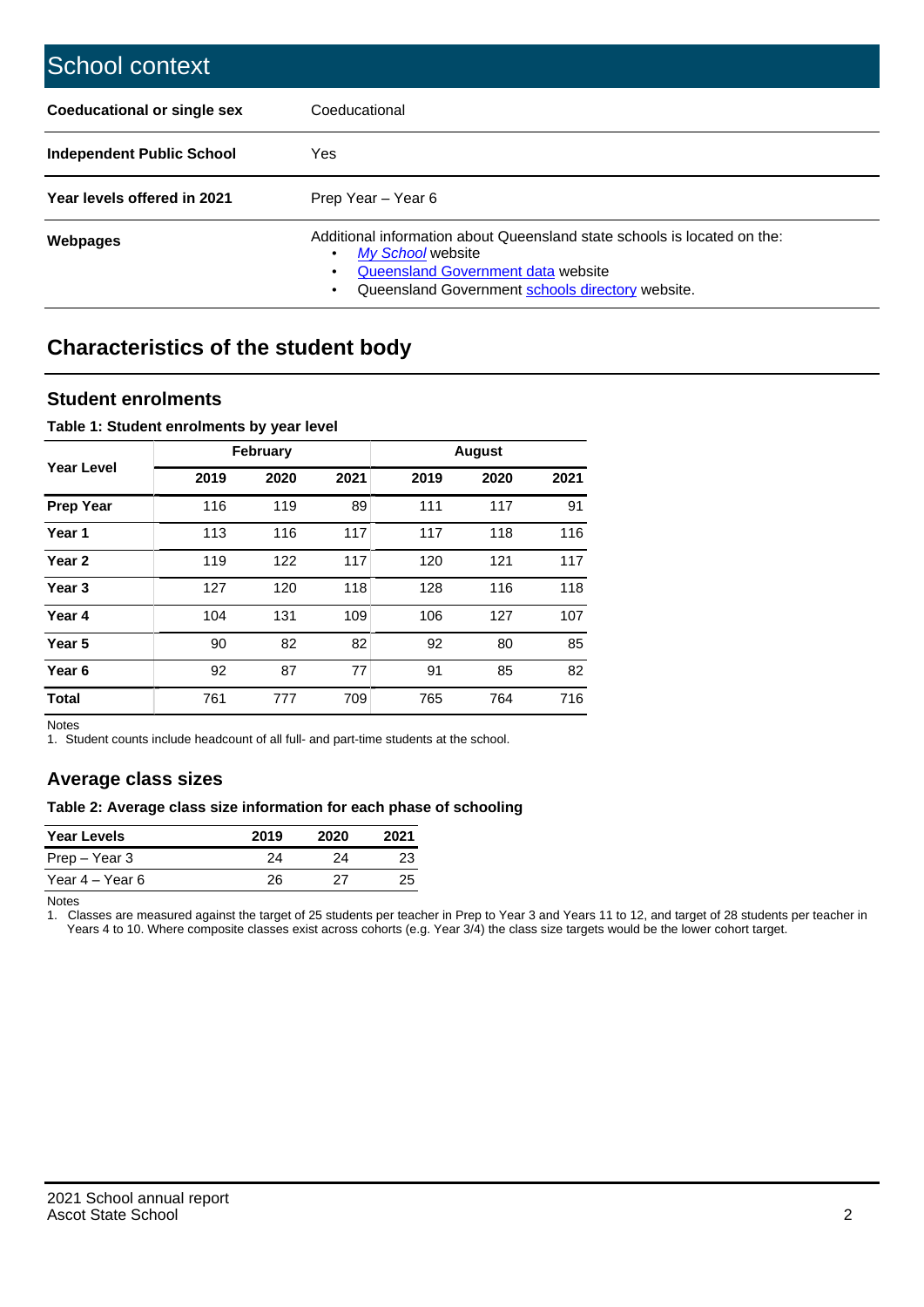## **Respectful relationships education**

To support students' learning, health and wellbeing all state schools are required to implement respectful relationships education through the Prep to Year 10 Australian Curriculum: Health and Physical Education and/or through school pastoral care programs across Prep to Year 12.

### **Parent, student and staff satisfaction**

Tables 3–5 show selected items from the Parent/Caregiver, Student and Staff School Opinion Surveys. In response to the COVID-19 health emergency, the annual school opinion surveys of students, teachers and staff were not administered in 2020. A new time series started in 2021 and data from this collection is not considered directly comparable with earlier collections due to significant methodology changes.

For state level information go to the **[School Opinion Survey](https://qed.qld.gov.au/publications/reports/statistics/schooling/schools/schoolopinionsurvey) webpage**.

#### **Table 3: Parent/Caregiver Survey**

| Percentage of parents/caregivers who agree <sup>1</sup> that:                                               | 2019  | 2020 | 2021  |
|-------------------------------------------------------------------------------------------------------------|-------|------|-------|
| This is a good school.                                                                                      | 96.0% |      | 93.9% |
| My child likes being at this school. <sup>2</sup>                                                           | 98.4% |      | 95.2% |
| My child feels safe at this school. <sup>2</sup>                                                            | 97.6% |      | 94.6% |
| My child's learning needs are being met at this school. <sup>2</sup>                                        | 91.3% |      | 88.4% |
| My child is making good progress at this school. <sup>2</sup>                                               | 92.1% |      | 88.4% |
| Teachers at this school expect my child to do his or her best. <sup>2</sup>                                 | 97.6% |      | 95.2% |
| Teachers at this school provide my child with useful feedback about his or her school<br>work. <sup>2</sup> | 90.3% |      | 86.1% |
| Teachers at this school motivate my child to learn. <sup>2</sup>                                            | 94.4% |      | 93.2% |
| Teachers at this school treat students fairly. <sup>2</sup>                                                 | 93.3% |      | 92.5% |
| can talk to my child's teachers about my concerns. <sup>2</sup>                                             | 97.6% |      | 94.6% |
| This school works with me to support my child's learning. <sup>2</sup>                                      | 91.1% |      | 89.9% |
| This school takes parents' opinions seriously. <sup>2</sup>                                                 | 87.5% |      | 76.3% |
| Student behaviour is well managed at this school. <sup>2</sup>                                              | 88.6% |      | 79.1% |
| This school looks for ways to improve. <sup>2</sup>                                                         | 94.2% |      | 87.5% |
| This school is well maintained. <sup>2</sup>                                                                | 87.3% |      | 93.2% |

Notes

1. Agree represents the percentage of respondents who Somewhat Agree, Agree or Strongly Agree with the statement.

2. Nationally agreed parents/caregiver items.

3. DW = Data withheld to ensure confidentiality.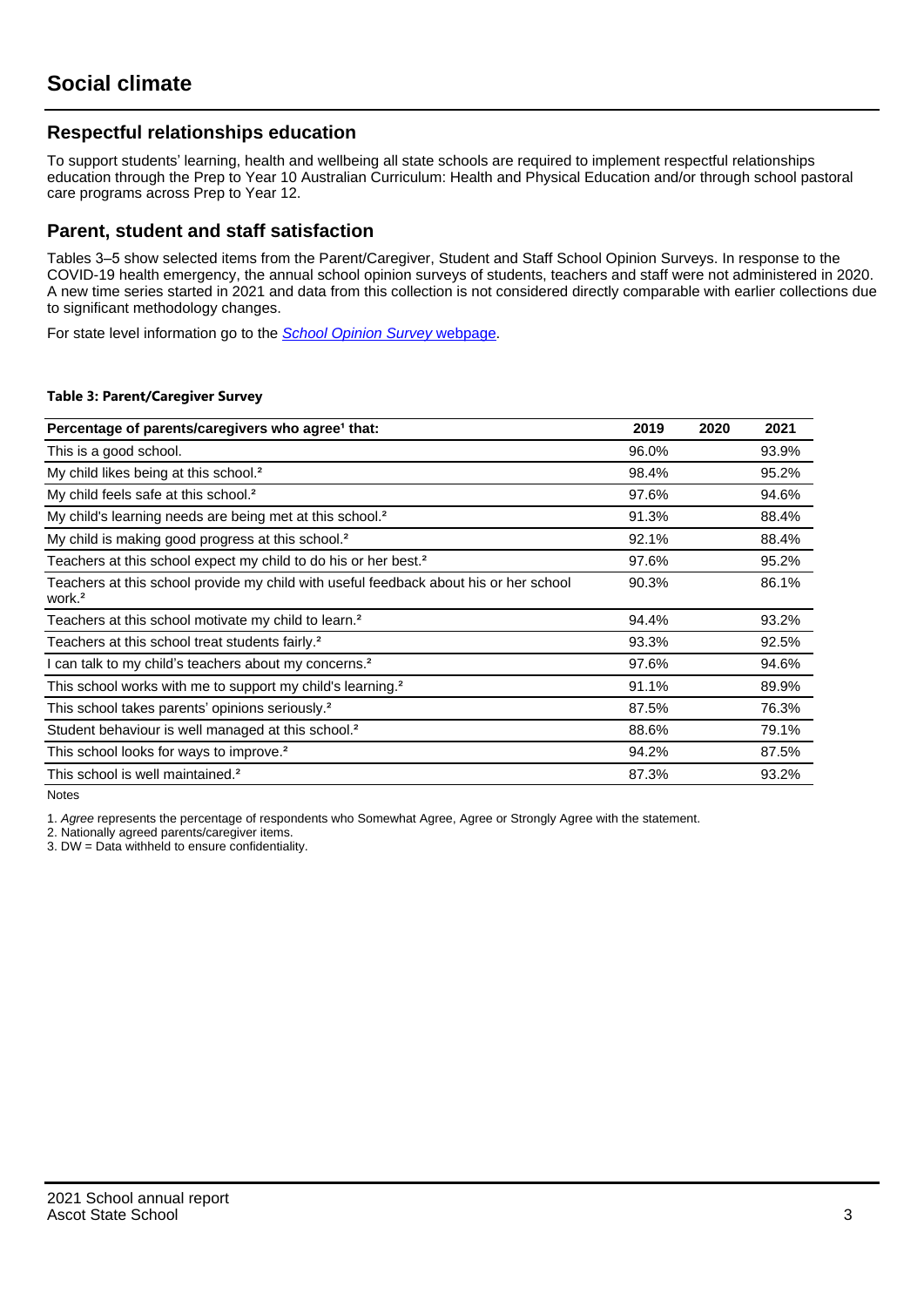#### **Table 4: Student Survey**

| Percentage of students who agree <sup>1</sup> that:                            | 2019   | 2020 | 2021  |
|--------------------------------------------------------------------------------|--------|------|-------|
| I like being at my school. <sup>2</sup>                                        | 96.6%  |      | 89.5% |
| I feel safe at my school. <sup>2</sup>                                         | 97.4%  |      | 93.9% |
| My teachers motivate me to learn. <sup>2</sup>                                 | 97.4%  |      | 98.6% |
| My teachers expect me to do my best. <sup>2</sup>                              | 100.0% |      | 99.3% |
| My teachers provide me with useful feedback about my school work. <sup>2</sup> | 96.5%  |      | 95.3% |
| Teachers at my school treat students fairly. <sup>2</sup>                      | 90.4%  |      | 89.0% |
| I can talk to my teachers about my concerns. <sup>2</sup>                      | 90.4%  |      | 87.0% |
| My school takes students' opinions seriously. <sup>2</sup>                     | 93.8%  |      | 85.1% |
| Student behaviour is well managed at my school. <sup>2</sup>                   | 90.4%  |      | 81.4% |
| My school looks for ways to improve. <sup>2</sup>                              | 99.1%  |      | 95.9% |
| My school is well maintained. <sup>2</sup>                                     | 95.7%  |      | 90.4% |
| My school gives me opportunities to do interesting things. <sup>2</sup>        | 96.6%  |      | 93.2% |

Notes

1. Agree represents the percentage of respondents who Somewhat Agree, Agree or Strongly Agree with the statement.

2. Nationally agreed student items.

3. DW = Data withheld to ensure confidentiality.

#### **Table 5: Staff Survey**

| Percentage of staff who agree <sup>1</sup> that:                                                            | 2019   | 2020 | 2021  |
|-------------------------------------------------------------------------------------------------------------|--------|------|-------|
| I feel confident embedding Aboriginal and Torres Strait Islander perspectives across the<br>learning areas. | 100.0% |      | 80.6% |
| I enjoy working at this school. <sup>2</sup>                                                                | 98.3%  |      | 98.4% |
| I feel this school is a safe place in which to work. <sup>2</sup>                                           | 96.6%  |      | 93.3% |
| I receive useful feedback about my work at this school. <sup>2</sup>                                        | 82.5%  |      | 83.6% |
| Students are encouraged to do their best at this school. <sup>2</sup>                                       | 100.0% |      | 98.3% |
| Students are treated fairly at this school. <sup>2</sup>                                                    | 100.0% |      | 96.7% |
| Student behaviour is well managed at this school. <sup>2</sup>                                              | 86.0%  |      | 63.3% |
| Staff are well supported at this school. <sup>2</sup>                                                       | 86.2%  |      | 77.0% |
| This school takes staff opinions seriously. <sup>2</sup>                                                    | 86.2%  |      | 76.7% |
| This school looks for ways to improve. <sup>2</sup>                                                         | 93.1%  |      | 96.7% |
| This school is well maintained. <sup>2</sup>                                                                | 89.7%  |      | 98.4% |
| This school gives me opportunities to do interesting things. <sup>2</sup>                                   | 93.0%  |      | 88.1% |

Notes

1. Agree represents the percentage of respondents who Somewhat Agree, Agree or Strongly Agree with the statement.

2. Nationally agreed staff items.

3. DW = Data withheld to ensure confidentiality.

## **Description of how this school manages non-attendance**

Queensland state schools manage non-attendance in line with the Queensland Department of Education procedures: [Managing Student Absences and Enforcing Enrolment and Attendance at State Schools](https://ppr.qed.qld.gov.au/pp/managing-student-absences-and-enforcing-enrolment-and-attendance-at-state-schools-procedure); and [Roll Marking in State Schools,](https://ppr.qed.qld.gov.au/pp/roll-marking-in-state-schools-procedure) which outline processes for managing and recording student attendance and absenteeism.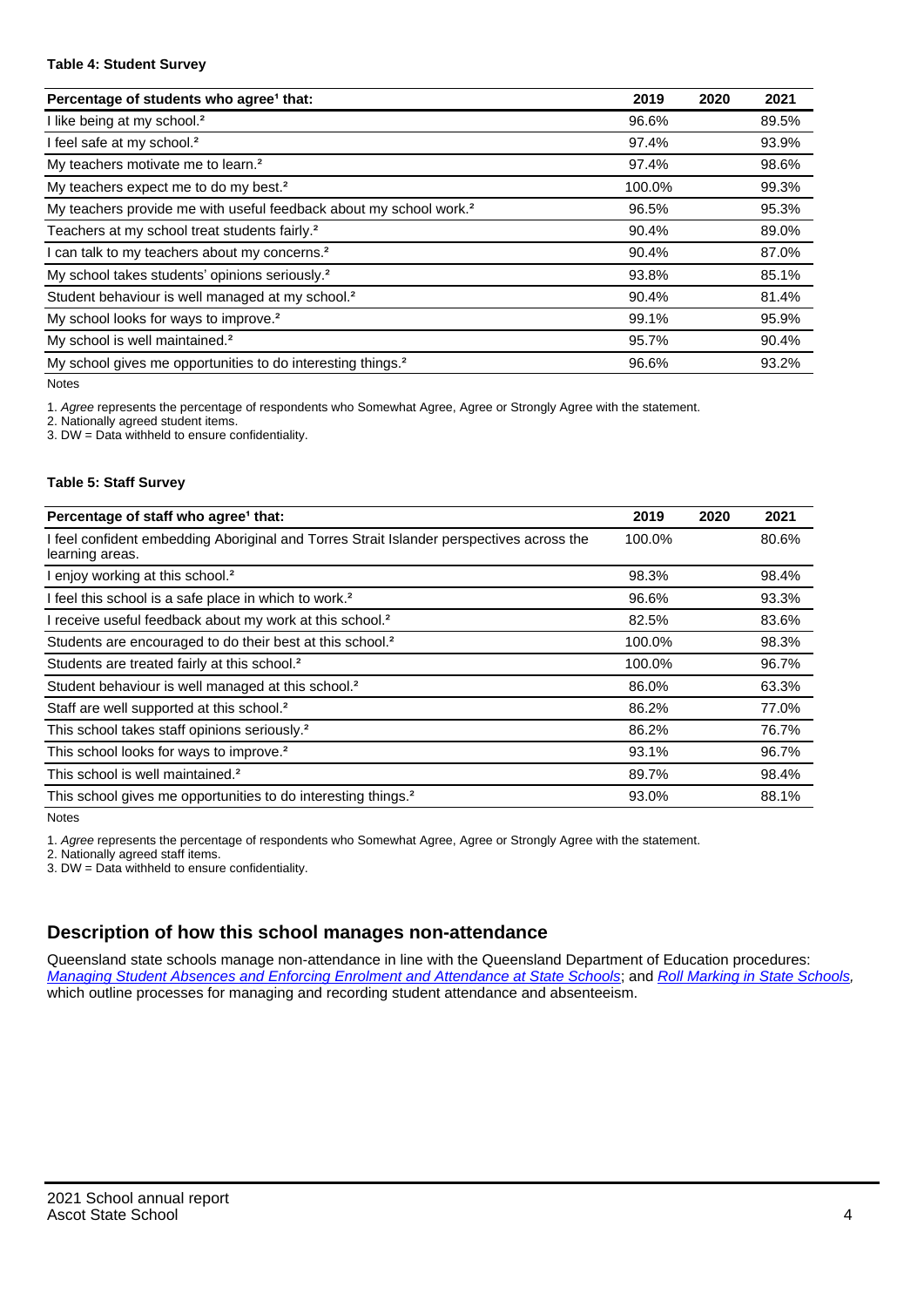## **School disciplinary absences**

#### **Table 6: Count of school disciplinary absences at this school**

| Type of school disciplinary absence | 2019 | 2020 | 2021 |
|-------------------------------------|------|------|------|
| Short suspension                    |      |      |      |
| Long suspension                     |      |      |      |
| Exclusion                           |      |      |      |
| Total                               |      |      |      |

Notes

1. School disciplinary absence (SDA) data is a total of short suspensions (1–10 days), long suspensions (11–20 days), exclusions and cancellations. 2. The number of SDAs is not the number of students who received an SDA as one student may be suspended several times in a school year. Each time a student is suspended it is recorded as an additional SDA. The data does not reflect the outcomes of appeal decisions.

3. 2020 data was impacted by the COVID-19 health emergency. There were significantly fewer SDAs during the home-based learning period (the first five weeks of Term 2) compared to other years.

# **School funding**

## **School income broken down by funding source**

School income, reported by financial year accounting cycle using standardised national methodologies and broken down by funding source is available via the  $My$  School website.

#### **How to access our income details**

- 1. Click on the My School link <http://www.myschool.edu.au/>.
- 2. Enter the school name or suburb of the school you wish to search.

|  | Search by school name or suburb |  | <b>School sector</b> |  | $\sim$ and $\sim$ represents the set of $\sim$ | <b>State</b> |  |  |  |
|--|---------------------------------|--|----------------------|--|------------------------------------------------|--------------|--|--|--|
|--|---------------------------------|--|----------------------|--|------------------------------------------------|--------------|--|--|--|

3. Click on View School Profile to access the school's profile.



4. Click on Finances and select the appropriate year to view school financial information.

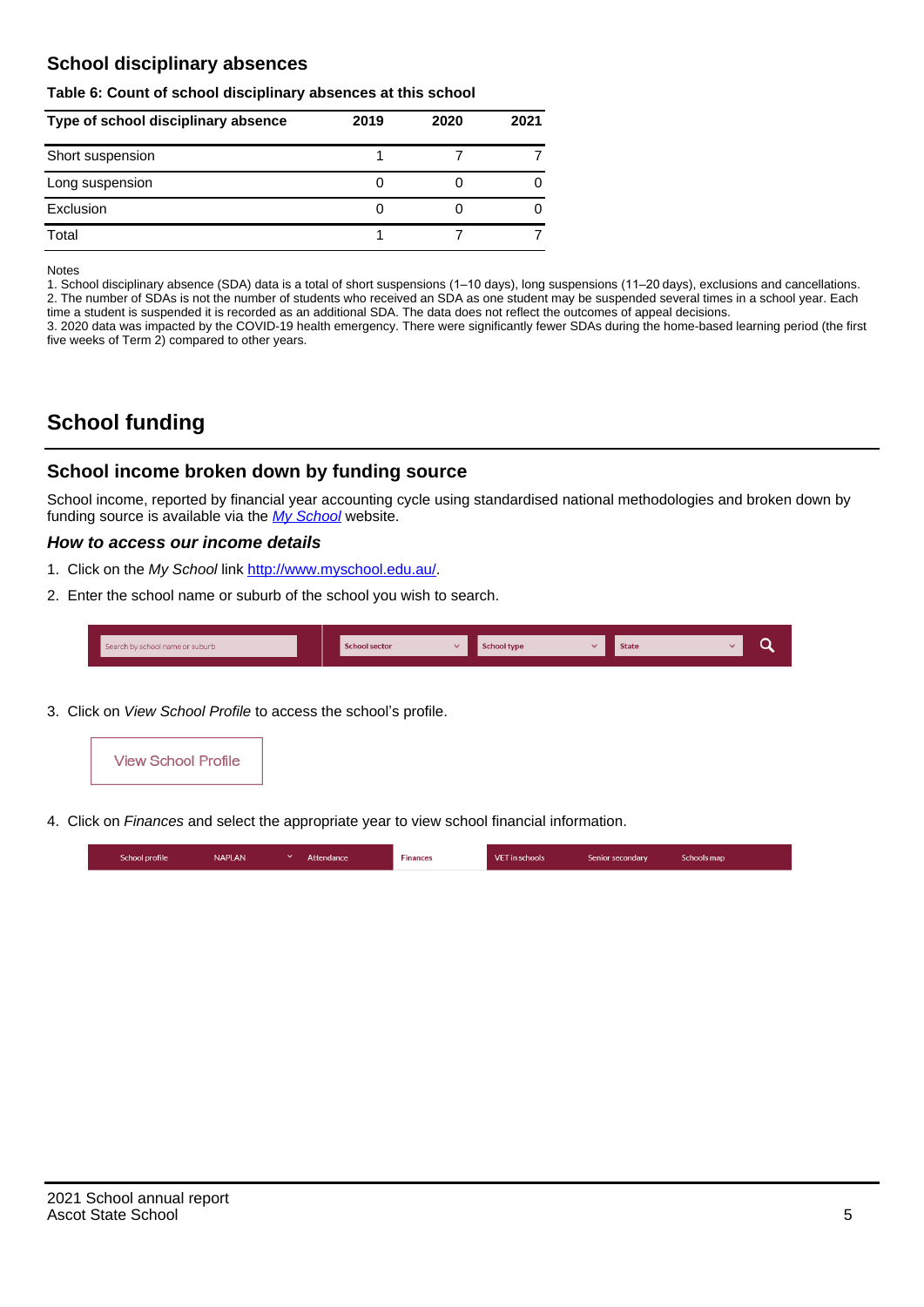# **Teacher standards and qualifications**

The Teacher registration eligibility requirements: Policy (p.1) states:

To be eligible for registration, a person must satisfy the Queensland College of Teachers (QCT) that they meet requirements regarding qualification and experience, or have otherwise met the requirements of the Australian Professional Standards for Teachers (APST). A person must also satisfy the QCT that they are suitable to teach and meet English language proficiency requirements. All these requirements are specified in the Act and the Education (Queensland College of Teachers) Regulation 2005 (the Regulation).

The qualifications required for teacher registration are successful completion of either -

- (a) a four-year initial teacher education program including teacher education studies of at least one year (e.g. a Bachelor of Education, or a double Bachelor degree in Science and Teaching) or
- (b) a one-year graduate initial teacher education program following a degree (e.g. a one-year Graduate Diploma of Education (Secondary) after a three-year Bachelor degree) or
- (c) another course of teacher education that the QCT is reasonably satisfied is the equivalent of (a) or (b). These are considered on a case-by-case basis.

For more information, please refer to the following link:

• <https://www.qct.edu.au/registration/qualifications>

# **Workforce composition**

## **Staff composition, including Indigenous staff**

#### **Table 7: Workforce composition for this school**

|                    |      | <b>Teaching staff</b> |      | Non-teaching staff |      |                 | Indigenous staff |      |      |  |
|--------------------|------|-----------------------|------|--------------------|------|-----------------|------------------|------|------|--|
| <b>Description</b> | 2019 | 2020                  | 2021 | 2019               | 2020 | 2021            | 2019             | 2020 | 2021 |  |
| Headcount          | 50   | 48                    | 46   | 25                 | 26   | 24 <sub>1</sub> | <5               | <5   |      |  |
| <b>FTF</b>         | 45   | 45                    | 44   |                    | 18   |                 | <5               | ה>   |      |  |

Notes

1. Teaching staff includes school leaders.

2. Indigenous refers to Aboriginal and Torres Strait Islander people of Australia.

3. FTE = full-time equivalent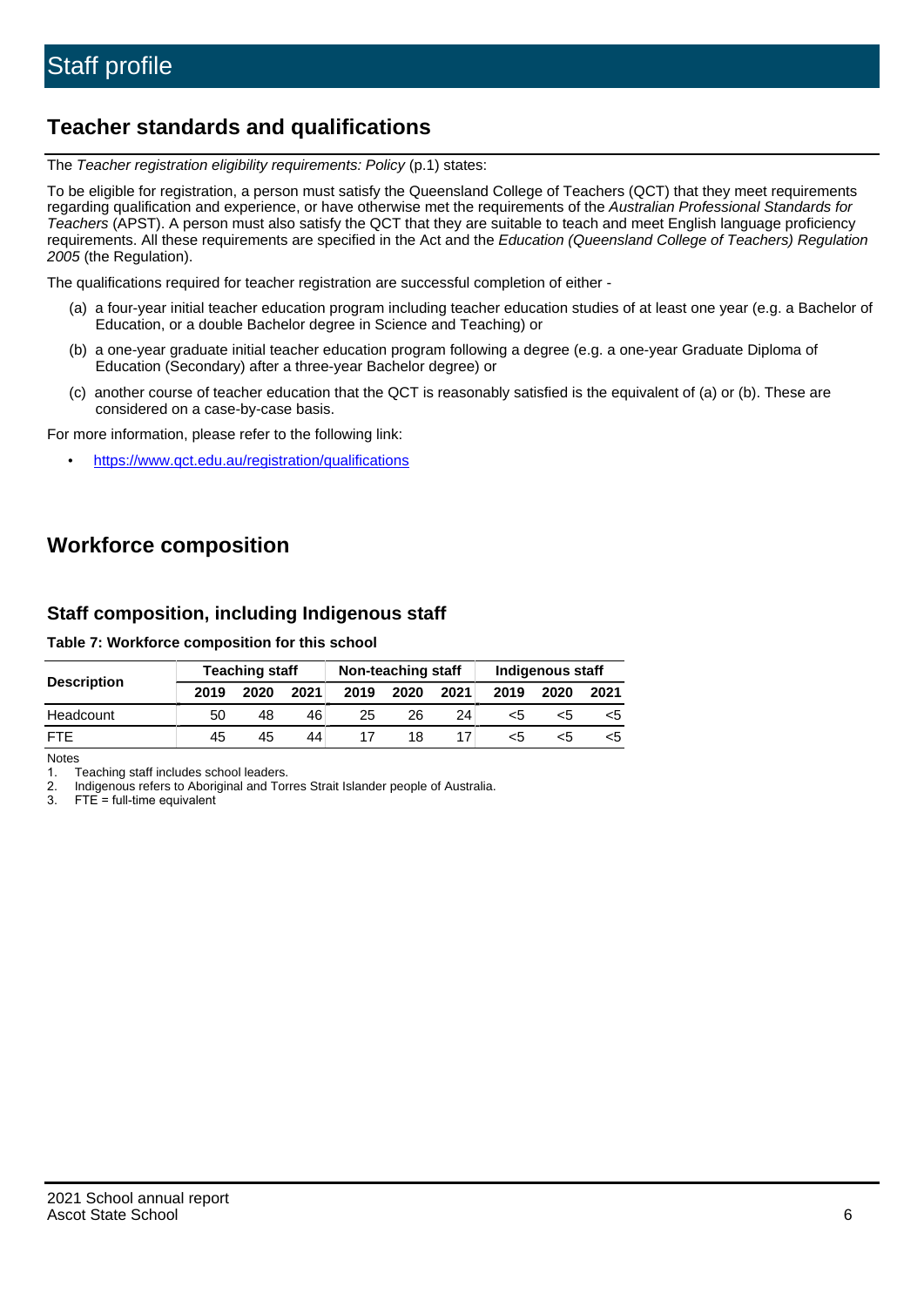# **Key student outcomes**

## **Student attendance**

Tables 8–9 show attendance rates at this school as percentages. In 2020, the COVID-19 health emergency affected student attendance in Queensland Government schools. Comparisons between 2020 and other years' attendance data should not be made.

#### **Table 8: Overall student attendance at this school**

| <b>Description</b>                                  | 2019 | 2020 | 2021 |
|-----------------------------------------------------|------|------|------|
| Overall attendance rate for students at this school | 95%  | 93%  | 95%  |

Notes

1. The attendance rate is the full- and part-time days attended as a percentage of enrolled school days.

2. Full-time students only.

#### **Table 9: Student attendance rates for each year level at this school**

| <b>Year Level</b> | 2019 | 2020 | 2021 |
|-------------------|------|------|------|
| Prep Year         | 95%  | 92%  | 95%  |
| Year <sub>1</sub> | 96%  | 92%  | 95%  |
| Year 2            | 95%  | 94%  | 95%  |
| Year 3            | 95%  | 93%  | 95%  |
| Year 4            | 96%  | 93%  | 94%  |
| Year 5            | 95%  | 93%  | 96%  |
| Year <sub>6</sub> | 95%  | 93%  | 95%  |

Notes

1. The attendance rate is the full- and part-time days attended as a percentage of enrolled school days.

2. Full-time students only.

3. DW = Data withheld to ensure confidentiality